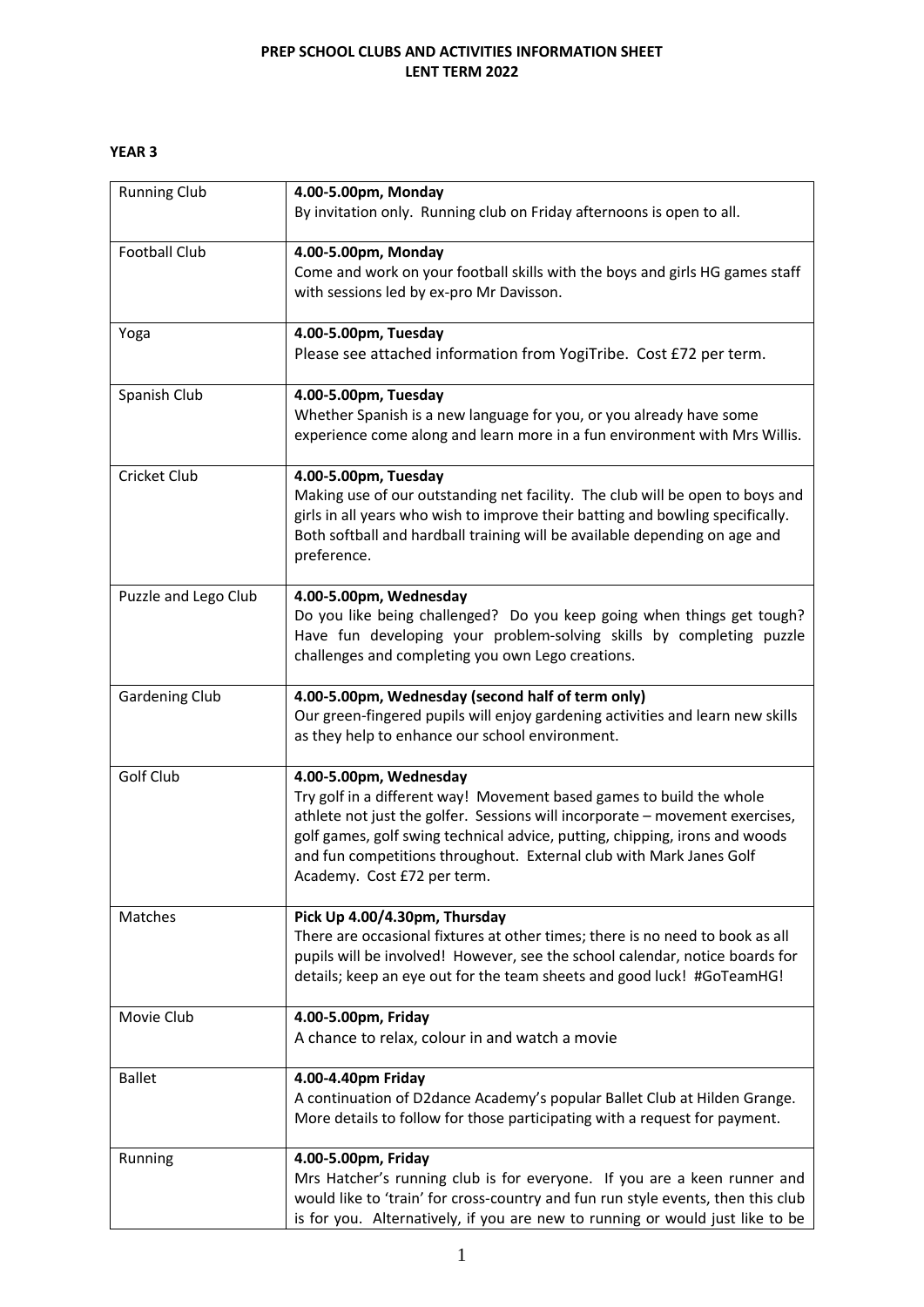|           | more active and improve your fitness levels then please come along and we<br>will help you get more confident in your running. This will also be excellent<br>winter training for those hoping to have a successful sprint season in the<br>summer. We will do long runs, short repetition work and relay type training.<br>No two sessions are the same!                                                          |
|-----------|--------------------------------------------------------------------------------------------------------------------------------------------------------------------------------------------------------------------------------------------------------------------------------------------------------------------------------------------------------------------------------------------------------------------|
| Fencing   | 4.00-4.45pm, Friday<br>Midi-fence teaches all basics of fencing in a fun way that maximises the<br>amount of time with sword in hand. We use foam swords which are sanitised<br>after each session and we are asking parents to purchase the midi-fencing<br>mask, which the students get to keep and bring to each session. The cost for<br>this term is $£8.00$ per session $+£35.00$ for the midi fencing mask. |
| Late Room | $4.00 - 5.00$ pm – Monday – Friday<br>Children may be collected at any time between 4.10 pm-5.00pm and will<br>be able to read quietly or start their homework.                                                                                                                                                                                                                                                    |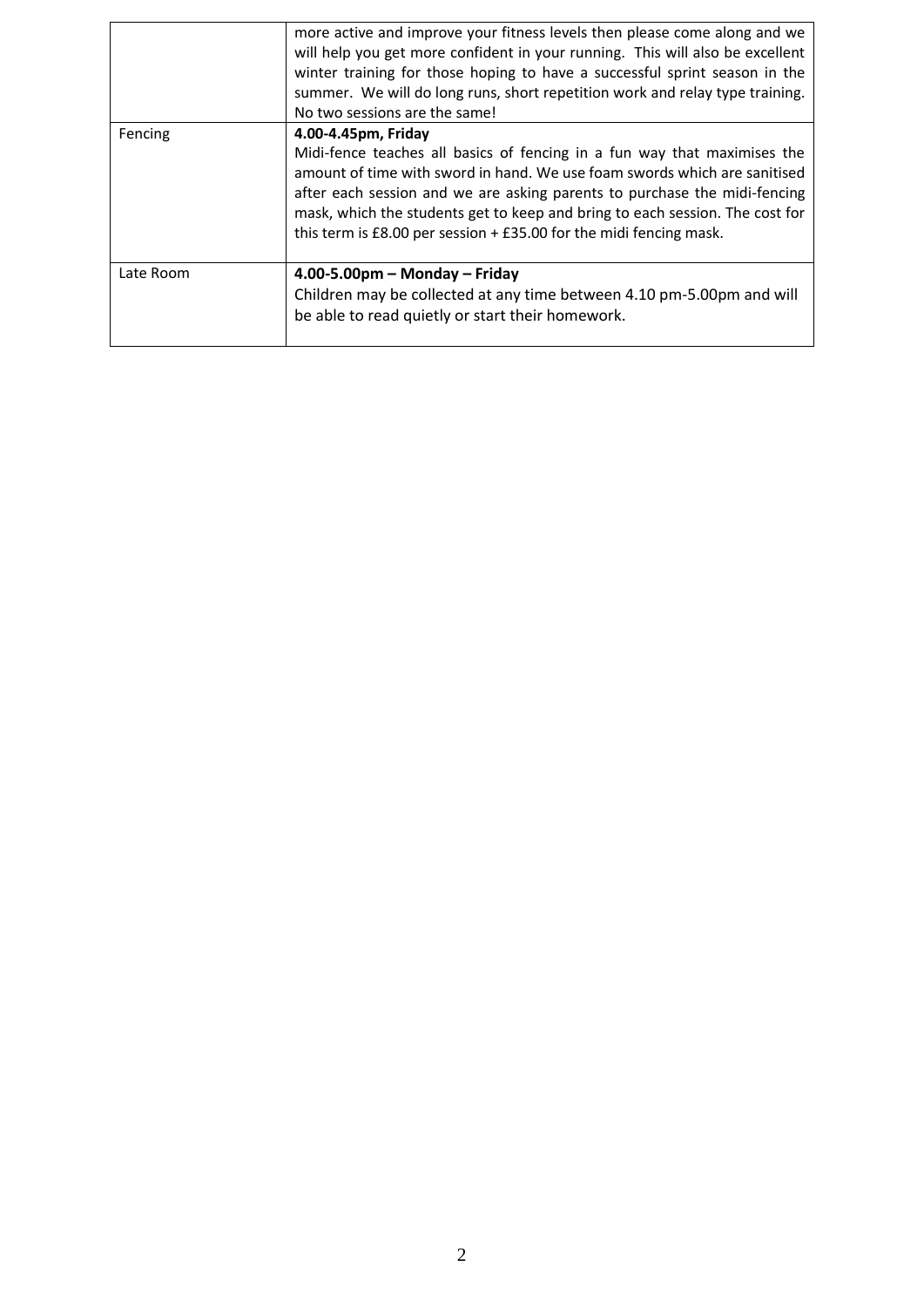| <b>Running Club</b>   | 4.00-5.00pm, Monday                                                              |
|-----------------------|----------------------------------------------------------------------------------|
|                       | By invitation only. Running club on Friday afternoons is open to all.            |
| Football Club         | 4.00-5.00pm, Monday                                                              |
|                       | Come and work on your football skills with the boys and girls HG games staff     |
|                       | with sessions led by ex-pro Mr Davisson.                                         |
| Spanish Club          | 4.00-5.00pm, Tuesday                                                             |
|                       | Whether Spanish is a new language for you, or you already have some              |
|                       | experience come along and learn more in a fun environment with Mrs Willis.       |
| Yoga                  | 4.00-5.00pm, Tuesday                                                             |
|                       | Please see attached information from YogiTribe. Cost £72 per term.               |
| Cricket Club          | 4.00-5.00pm, Tuesday                                                             |
|                       | Making use of our outstanding net facility. The club will be open to boys and    |
|                       | girls in all years who wish to improve their batting and bowling specifically.   |
|                       | Both softball and hardball training will be available depending on age and       |
|                       | preference.                                                                      |
| Puzzle and Lego Club  | 4.00-5.00pm, Wednesday                                                           |
|                       | Do you like being challenged? Do you keep going when things get tough?           |
|                       | Have fun developing your problem-solving skills by completing puzzle             |
|                       | challenges and completing you own Lego creations.                                |
| <b>Gardening Club</b> | 4.00-5.00pm, Wednesday (second half of term only)                                |
|                       | Our green-fingered pupils will enjoy gardening activities and learn new skills   |
|                       | as they help to enhance our school environment.                                  |
| Golf Club             | 4.00-5.00pm, Wednesday                                                           |
|                       | Try golf in a different way! Movement based games to build the whole             |
|                       | athlete not just the golfer. Sessions will incorporate - movement exercises,     |
|                       | golf games, golf swing technical advice, putting, chipping, irons and woods      |
|                       | and fun competitions throughout. External club with Mark Janes Golf              |
|                       | Academy. Cost £72 per term.                                                      |
| Matches               | Pick Up 4.00/4.30pm, Thursday                                                    |
|                       | There are occasional fixtures at other times; there is no need to book as all    |
|                       | pupils will be involved! However, see the school calendar, notice boards for     |
|                       | details; keep an eye out for the team sheets and good luck! #GoTeamHG!           |
| Movie Club            | 4.00-5.00pm, Friday                                                              |
|                       | A chance to relax, colour in and watch a movie                                   |
| <b>Ballet</b>         | 4.00-4.40pm Friday                                                               |
|                       | A continuation of D2dance Academy's popular Ballet Club at Hilden Grange.        |
|                       | More details to follow for those participating with a request for payment.       |
| Running               | 4.00-5.00pm, Friday                                                              |
|                       | Mrs Hatcher's running club is for everyone. If you are a keen runner and         |
|                       | would like to 'train' for cross-country and fun run style events, then this club |
|                       | is for you. Alternatively, if you are new to running or would just like to be    |
|                       | more active and improve your fitness levels then please come along and we        |
|                       | will help you get more confident in your running. This will also be excellent    |
|                       | winter training for those hoping to have a successful sprint season in the       |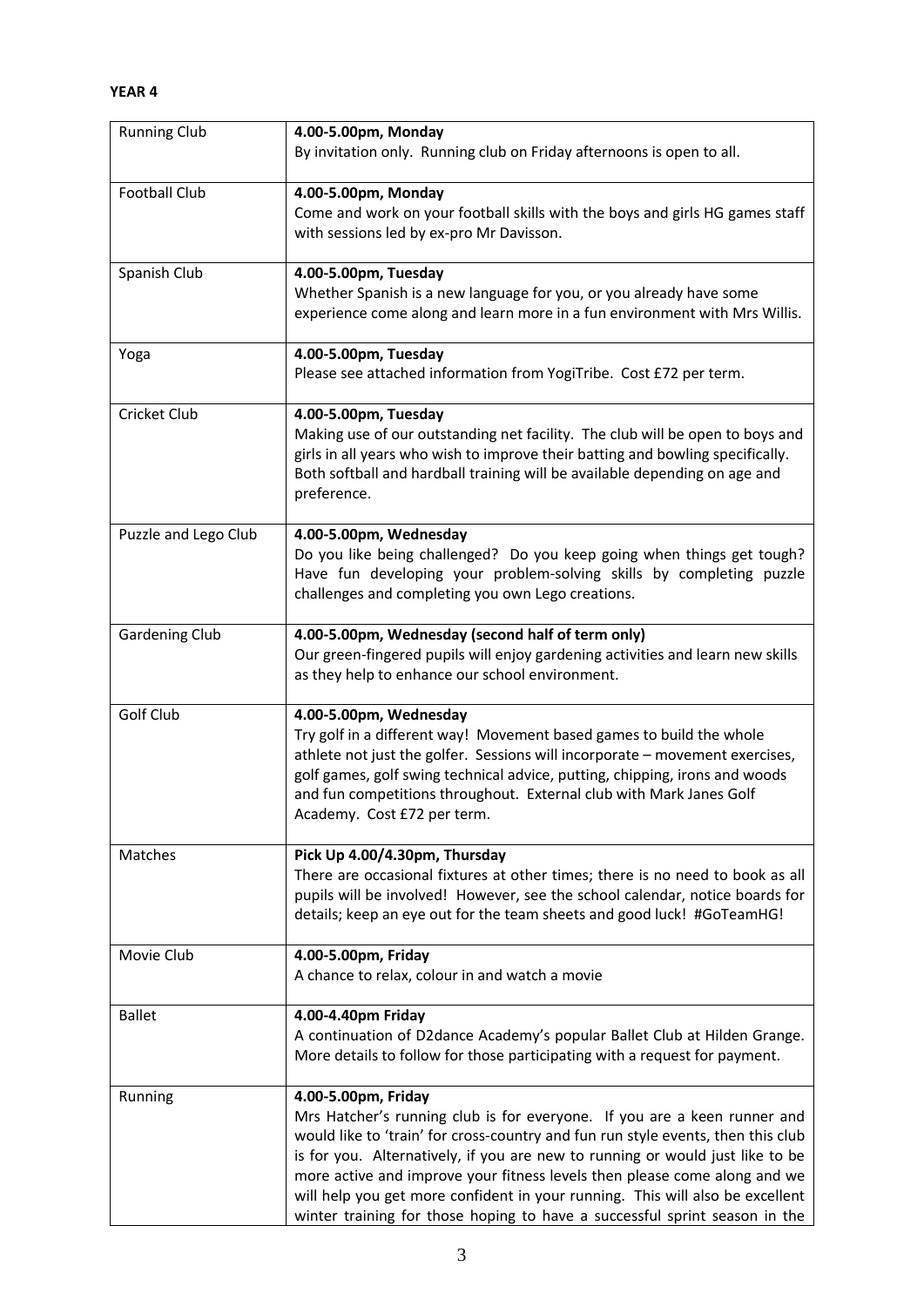|           | summer. We will do long runs, short repetition work and relay type training.<br>No two sessions are the same!                                                                                                                                                                                                                                                                                                      |
|-----------|--------------------------------------------------------------------------------------------------------------------------------------------------------------------------------------------------------------------------------------------------------------------------------------------------------------------------------------------------------------------------------------------------------------------|
| Fencing   | 4.00-4.45pm, Friday<br>Midi-fence teaches all basics of fencing in a fun way that maximises the<br>amount of time with sword in hand. We use foam swords which are sanitised<br>after each session and we are asking parents to purchase the midi-fencing<br>mask, which the students get to keep and bring to each session. The cost for<br>this term is $£8.00$ per session $+£35.00$ for the midi fencing mask. |
| Late Room | $4.00 - 5.00$ pm – Monday – Friday<br>Children may be collected at any time between 4.10 pm-5.00pm and will<br>be able to read quietly or start their homework.                                                                                                                                                                                                                                                    |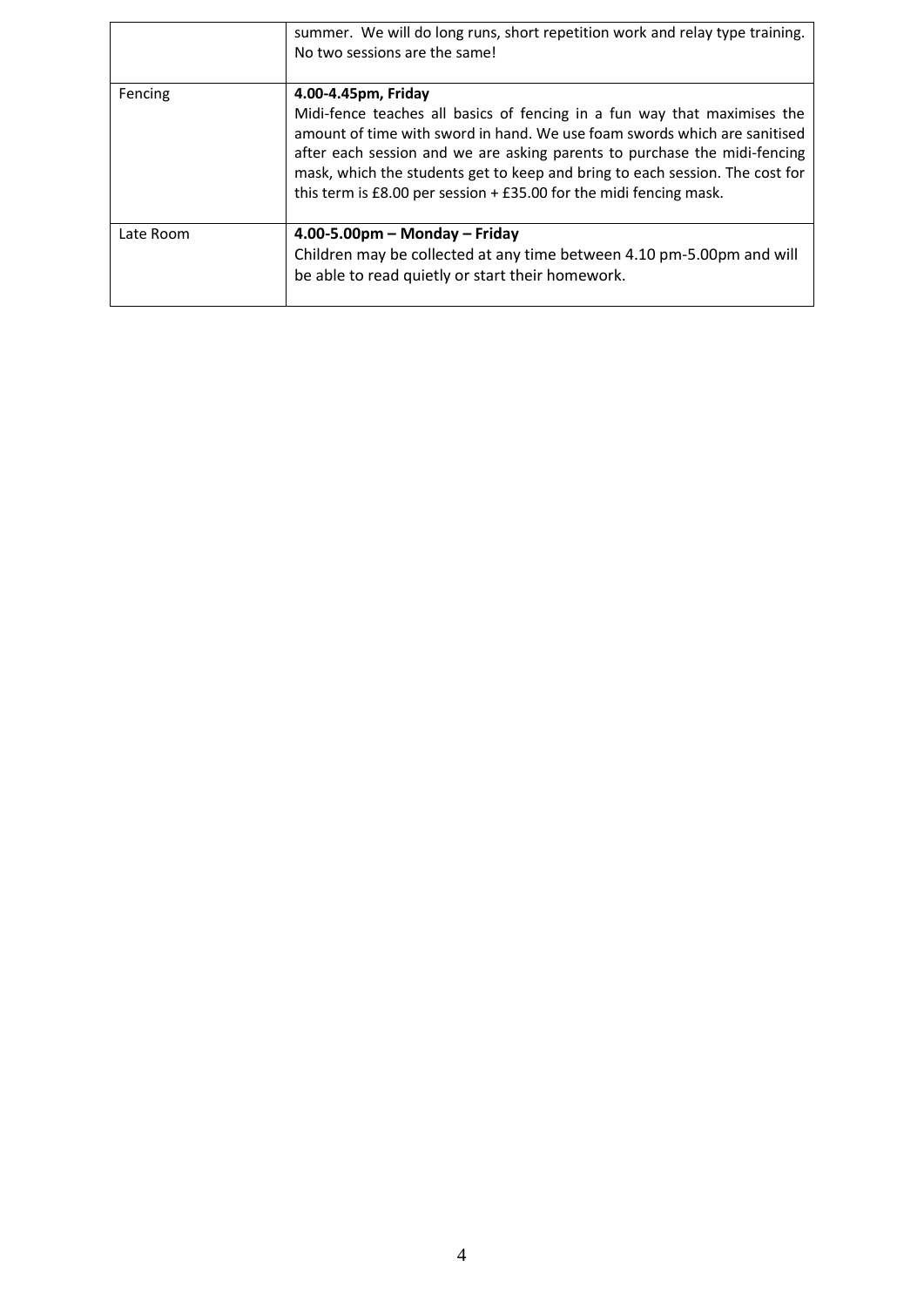| <b>Football Club</b> | 4.00-5.00pm, Monday<br>Come and work on your football skills with the boys and girls HG games staff<br>with sessions led by ex-pro Mr Davisson.                                                                                                                                                                                                                                                                                                                                                                                                                                                                                   |
|----------------------|-----------------------------------------------------------------------------------------------------------------------------------------------------------------------------------------------------------------------------------------------------------------------------------------------------------------------------------------------------------------------------------------------------------------------------------------------------------------------------------------------------------------------------------------------------------------------------------------------------------------------------------|
| <b>Green Team</b>    | 4.00-5.00pm, Tuesday<br>An Eco Club - We would look at the broader issues of how we effect the<br>environment and how we as pupils, staff and the school community can<br>make a difference to our school and wider environment.                                                                                                                                                                                                                                                                                                                                                                                                  |
| Matches              | Pick Up 5.00/5.30pm, Wednesday<br>There are occasional fixtures at other times; there is no need to book as all<br>pupils will be involved! However, see the school calendar, notice boards for<br>details; keep an eye out for the team sheets and good luck! #GoTeamHG!                                                                                                                                                                                                                                                                                                                                                         |
| Puzzle and Lego Club | 4.00-5.00pm, Thursday<br>Do you like being challenged? Do you keep going when things get tough?<br>Have fun developing your problem-solving skills by completing puzzle<br>challenges and completing you own Lego creations.                                                                                                                                                                                                                                                                                                                                                                                                      |
| Yoga                 | 4.00-5.00pm, Thursday<br>Please see attached information from YogiTribe. Cost £72 per term.                                                                                                                                                                                                                                                                                                                                                                                                                                                                                                                                       |
| Scrabble Club        | 4.00-5.00pm, Friday<br>Originally called Criss Cross, the game, which was based on the crossword<br>puzzle and anagrams, was developed 1931. It was redesigned, renamed as<br>Scrabble in 1948. It was first sold in Great Britain in 1954. Fancy bending<br>your brain after School? Come to Scrabble Club with Mrs White.                                                                                                                                                                                                                                                                                                       |
| <b>Cricket Nets</b>  | 4.00-5.00pm, Friday (second half of term only)<br>Come and make use of HG's state of the art outdoor nets and get some<br>practice in before the season starts. Sessions led by HG'S own boys and girls<br>games staff. Please note this is a hard ball club.                                                                                                                                                                                                                                                                                                                                                                     |
| <b>Running Club</b>  | 4.00-5.00pm, Friday<br>Mrs Hatcher's running club is for everyone. If you are a keen runner and<br>would like to 'train' for cross-country and fun run style events, then this club<br>is for you. Alternatively, if you are new to running or would just like to be<br>more active and improve your fitness levels then please come along and we<br>will help you get more confident in your running. This will also be excellent<br>winter training for those hoping to have a successful sprint season in the<br>summer. We will do long runs, short repetition work and relay type training.<br>No two sessions are the same! |
| Fencing              | 4.45-5.30pm, Friday<br>The students continue to improve their fencing technique and start using<br>metal swords and start using steam and electric kit. Kit is provided by us, but<br>we do suggest students consider purchasing their own electric sabre glove<br>(£47.52). The cost for this term is £8.00 per session.                                                                                                                                                                                                                                                                                                         |
| Late Room            | 4.00-5.00pm - Monday - Friday<br>Children may be collected at any time between 4.10 pm-5.00pm and will<br>be able to read quietly or start their homework.                                                                                                                                                                                                                                                                                                                                                                                                                                                                        |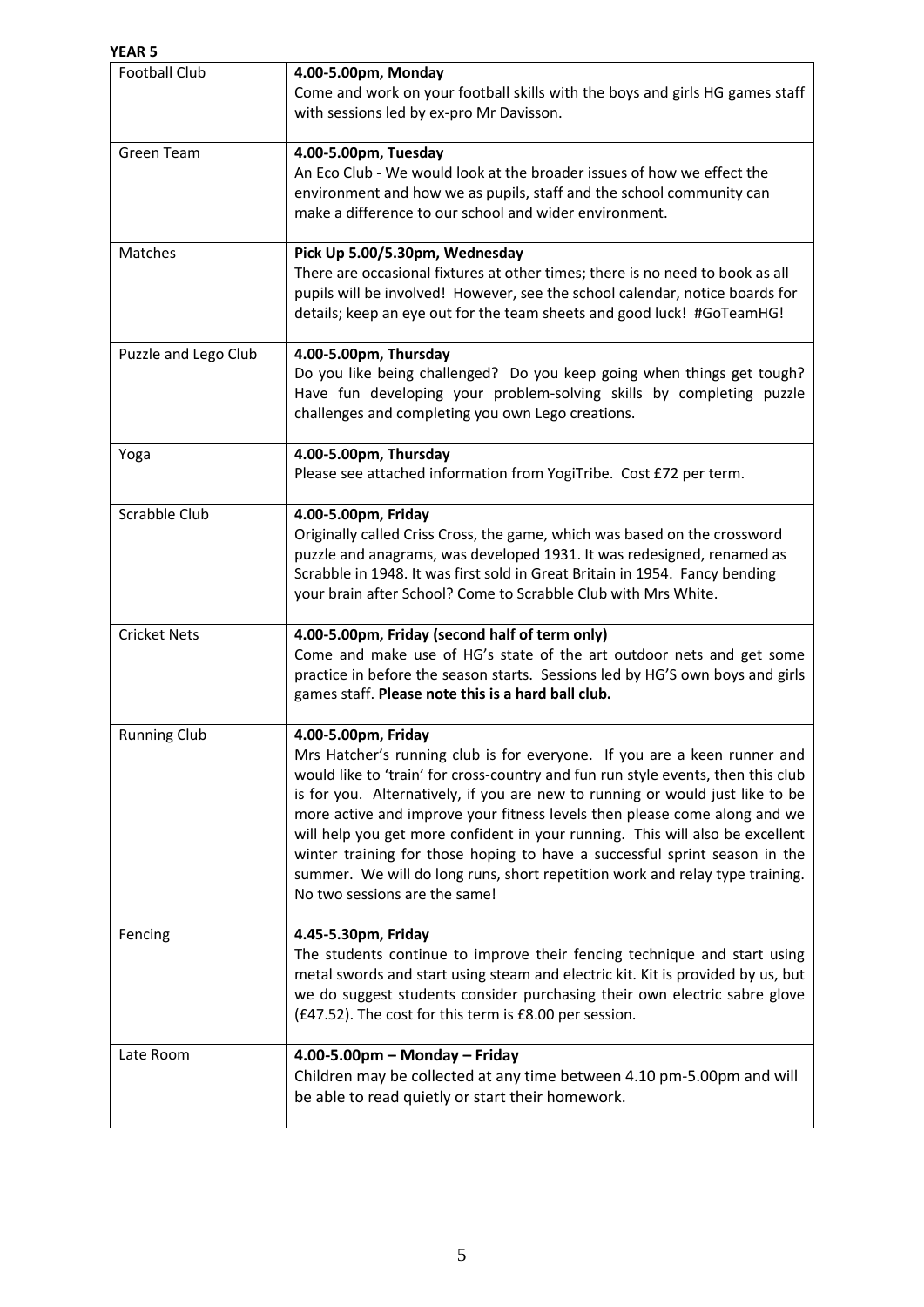| <b>Basketball Club</b> | 4.00-5.00pm, Monday                                                                                                                                                                                                                                                                                                                                                                                                                                                                                                                                                                                                               |
|------------------------|-----------------------------------------------------------------------------------------------------------------------------------------------------------------------------------------------------------------------------------------------------------------------------------------------------------------------------------------------------------------------------------------------------------------------------------------------------------------------------------------------------------------------------------------------------------------------------------------------------------------------------------|
|                        | One of the most popular games on the planet, come along to improve your<br>skills and have some fun.                                                                                                                                                                                                                                                                                                                                                                                                                                                                                                                              |
| Green Team             | 4.00-5.00pm, Tuesday<br>An Eco Club - We would look at the broader issues of how we effect the<br>environment and how we as pupils, staff and the school community can<br>make a difference to our school and wider environment.                                                                                                                                                                                                                                                                                                                                                                                                  |
| Matches                | Pick Up 5.00/5.30pm, Wednesday<br>There are occasional fixtures at other times; there is no need to book as all<br>pupils will be involved! However, see the school calendar, notice boards for<br>details; keep an eye out for the team sheets and good luck! #GoTeamHG!                                                                                                                                                                                                                                                                                                                                                         |
| Mad Science Club       | 4.00-5.00pm, Thursday<br>A chance to go 'off-syllabus' to explore some of the quirkier aspects of Science<br>in this fun and 'hands-on' club $-$ you don't have to be mad, but if you are it<br>helps!                                                                                                                                                                                                                                                                                                                                                                                                                            |
| Yoga                   | 4.00-5.00pm, Thursday<br>Please see attached information from YogiTribe. Cost £72 per term.                                                                                                                                                                                                                                                                                                                                                                                                                                                                                                                                       |
| Scrabble Club          | 4.00-5.00pm, Friday<br>Originally called Criss Cross, the game, which was based on the crossword<br>puzzle and anagrams, was developed 1931. It was redesigned, renamed as<br>Scrabble in 1948. It was first sold in Great Britain in 1954. Fancy bending your<br>brain after School? Come to Scrabble Club with Miss Napodano.                                                                                                                                                                                                                                                                                                   |
| <b>Cricket Nets</b>    | 4.00-5.00pm, Friday<br>Come and make use of HG's state of the art outdoor nets and get some<br>practice in before the season starts. Sessions led by HG'S own boys and girls<br>games staff. Please note this is a hard ball club.                                                                                                                                                                                                                                                                                                                                                                                                |
| <b>Running Club</b>    | 4.00-5.00pm, Friday<br>Mrs Hatcher's running club is for everyone. If you are a keen runner and<br>would like to 'train' for cross-country and fun run style events, then this club<br>is for you. Alternatively, if you are new to running or would just like to be<br>more active and improve your fitness levels then please come along and we<br>will help you get more confident in your running. This will also be excellent<br>winter training for those hoping to have a successful sprint season in the<br>summer. We will do long runs, short repetition work and relay type training.<br>No two sessions are the same! |
| Fencing                | 4.45-5.30pm, Friday<br>The students continue to improve their fencing technique and start using<br>metal swords and start using steam and electric kit. Kit is provided by us, but<br>we do suggest students consider purchasing their own electric sabre glove<br>(£47.52). The cost for this term is £8.00 per session.                                                                                                                                                                                                                                                                                                         |
| Late Room              | 4.00-5.00pm - Monday - Friday<br>Children may be collected at any time between 4.10 pm-5.00pm and will<br>be able to read quietly or start their homework.                                                                                                                                                                                                                                                                                                                                                                                                                                                                        |